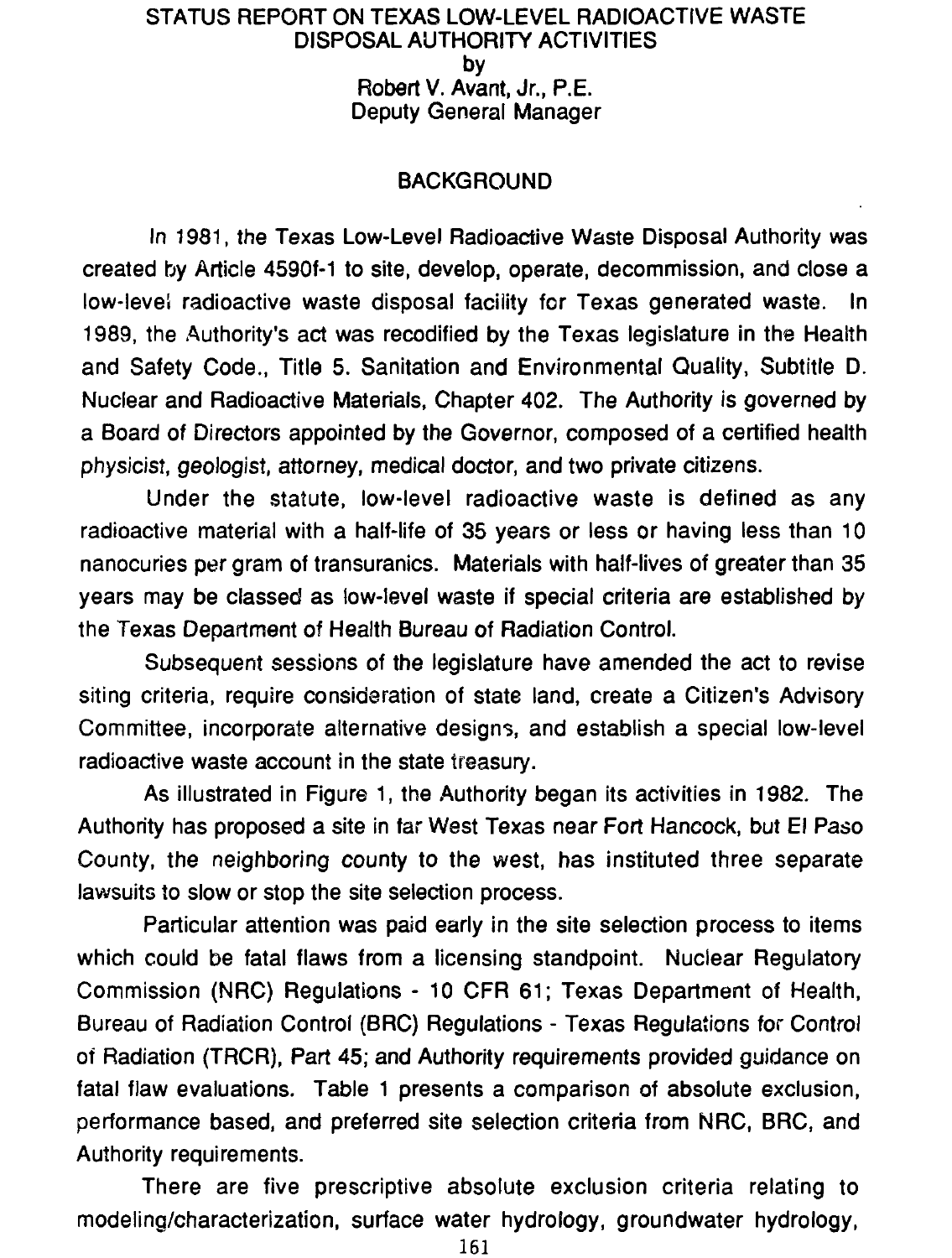and soils which could result in a fatal flaw not related to site performance objectives.

Figures 2, 3, and 4 show the site selection process from statewide screening through site designation.

#### FORT HANCOCK SITE

#### Site Description

The Fort Hancock site is located on a 65,000 acre block of state land in southwestern Hudspeth County. The site area is approximately 40 miles southeast of El Paso, 12 miles east of the El Paso County line, and 10 miles northeast of Fort Hancock, Texas. Figure 5 is a vicinity map.

The site area lies between the Rio Grande to the south and the Diablo Plateau to the north. The Finlay Mountains are about 4 miles to the east of the study area. The site has a slope of between 1 -2% and is classed by geologists as an alluvial plain or alluvial slope. Several drainageways cross the siting area and the 100 year flood plain is contained within the banks of these areas. Surface drainage across the proposed site flows to the southwest into Alamo Arroyo which flows south into the Rio Grande. Camp Rice Arroyo lies to the south of the study area.

Transportation access to the site area is from Interstate 10 at Fort Hancock via a county road. Approximately 10 miles of road construction will be required to accommodate maximum weight trucks.

Both the site and surrounding areas are used as grazing land. The combination of soils, climate, and topography totally precludes any form of more intensive agriculture.

The site lies at the eastern edge of the Hueco Bolson, a major basin and range graben. Rocks in the area range in age from Precambrian to Recent. The strata most important at this site are late Tertiary to Recent sediments of the Hueco Bolson. The Fort Hancock and Camp Rice formations, composed of bedded stratas of fine and coarser materials, will be the host formations for the low-level radioactive waste disposal units.

A fault system cutting the Quaternary and Tertiary alluvial and basin-fill deposits in the vicinity of the study area has been mapped. The main fault is well exposed in several branches of Diablo Arroyo near Campo Grande Mountain and is informally referred to as the Campo Grande fault. This fault has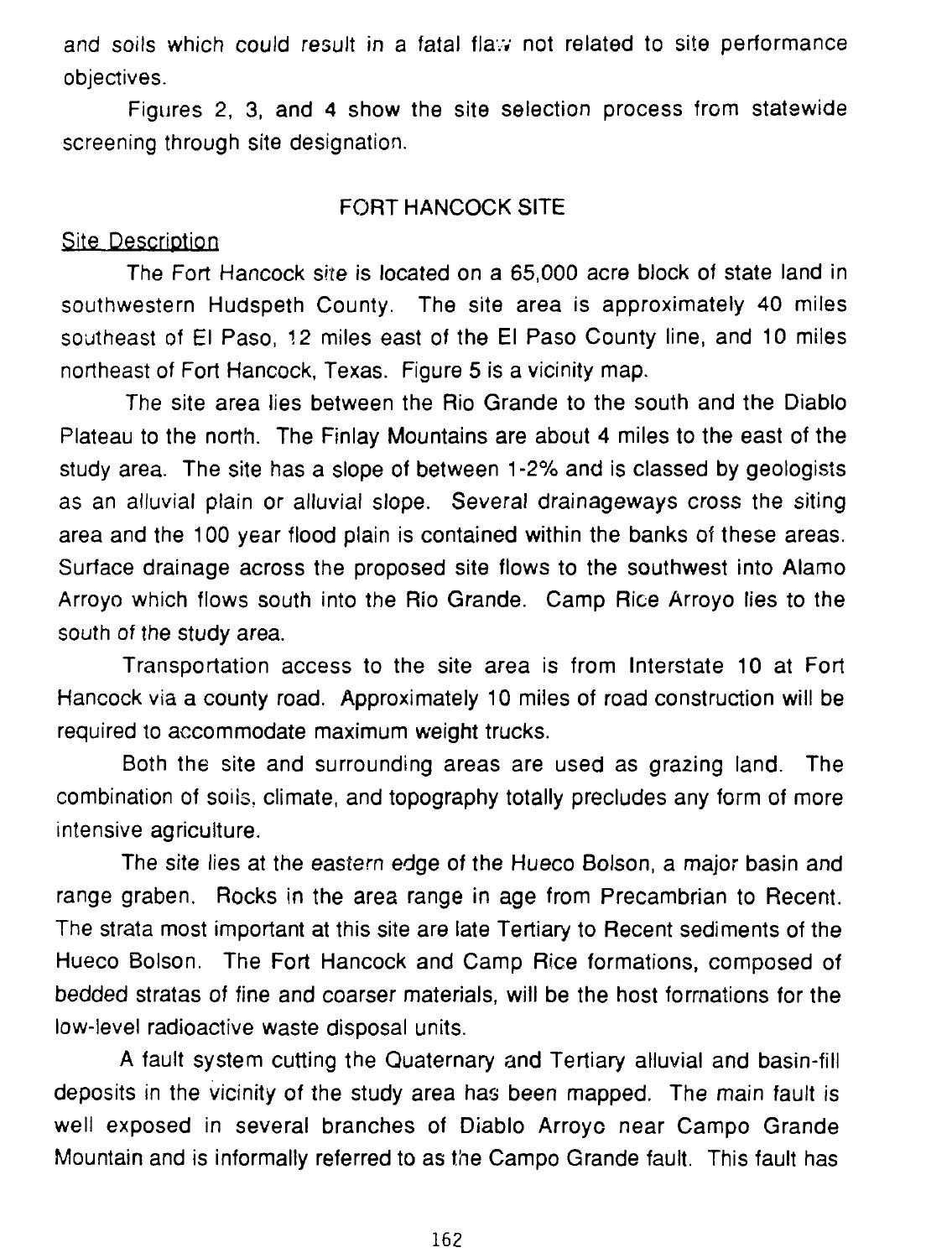a very long recurrence interval and will not affect the security of the facility. The facility will be designed to withstand forces from earthquakes.

Cretaceous rocks form a plateau north of the siting area and underlie the siting area. Several wells in the area penetrate Cretaceous rocks of the Finlay, Cox, or Bluff Mesa Formations. No significant amounts of ground water have been encountered in the bolson fill in the site area, and no recharge into the bolson is indicated in the area of the site. More significant amounts of groundwater have been observed in the Cretaceous and it is confined at about 500 feet below land surface. However, water in the Cretaceous is of low quantity and quality and has a very low hydraulic conductivity. Data indicates that there is no significant hydrologic connection between the bolson deposits in the site area and the bolson deposits closer to the Rio Grande where the bolson is used as a water supply.

The site area and surroundings are a part of the southern desert shrub vegetation regions. The site receives about 9 inches of rainfall per year and experiences about 73 inches of evaporation per year.

Numerous native animal and plant species inhabit the area, but population densities are low. Site investigations have revealed only one threatened animal species, the Texas Horned Lizard. No endangered animal species inhabit the site, and based on published habitat preferences, none are expected to occur. No threatened or endangered plant species are currently listed for the county.

Cultural features such as schools, churches, and cemeteries are located in the communities of Fort Hancock and Sierra Blanca, 10 miles southwest and 27 miles southeast respectively. Other areas of historic significance located along the Rio Grande and downstream include Fort Quitman and Indian Hot Springs

The Guadalupe Mountain National Park extends into the northeast corner of Hudspeth County some 54 miles to the northeast of the site area, and the Sierra Diablo Wildlife Management area is located approximately 47 miles to the east of site area.

The nearest archaeological sites are prehistoric rock art of the Yamada Mogollon people in a header canyon of Alamo Arroyo and at various spots along the Diablo Plateau escarpment 3 miles to the north and east of the site. A detailed survey of the site area has revealed isolated hearth sites. Excavation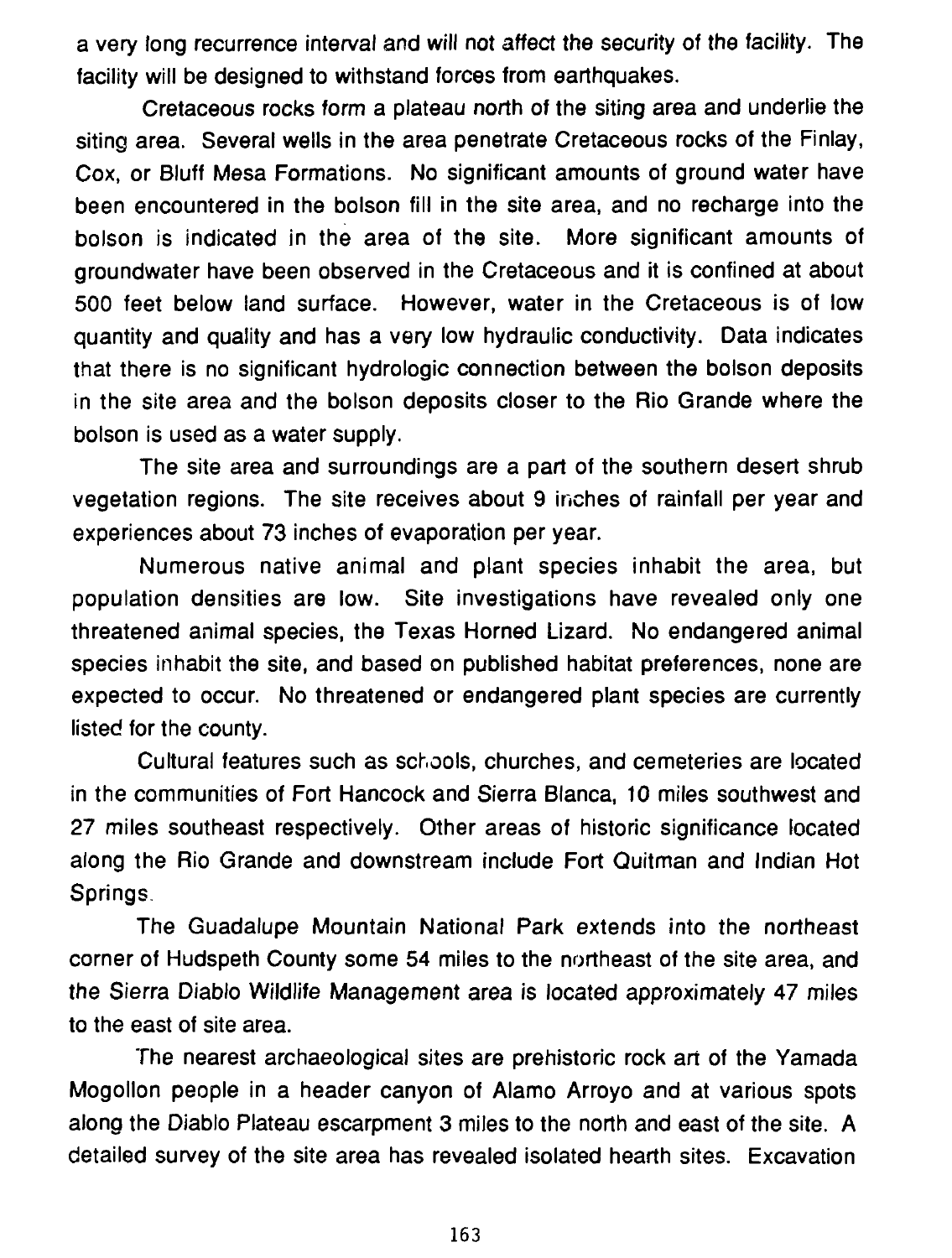of the most significant hearth sites revealed no significant cultural resources on the site area.

A radiological performance assessment of the site has determined that the site will perform well within regulatory requirements. The high differential between evaporation and rainfall greatly reduces the potential for downward water migration, and the site geology and facility design further assure a safe and secure site.

# Detailed Site Evaluation Studies

The Authority began detailed site evaluation studies on the Fort Hancock site in the summer of 1988 and the studies were completed in the spr'ng of 1990. More detailed data than had been developed during site screening activities was required to provide sufficient data to determine site suitability and to support licensing.

The detailed site evaluation program addressed the full range of regulatory criteria presented in Table 1 and was separated into three major study areas: Engineering and Geology, Environmental, and Health Physics. These are illustrated in Figure 6. Detailed analyses have been prepared related to:

geology (stratigraphy, geomorphology, structure, and geochemistry);

geophysics and seismicity;

geotechnical engineering;

groundwater and surface water hydrology;

flora/fauna/soils (endangered/threatened species, flora/fauna/soils inventory, site condition analysis, and soils map);

socioeconomics/demography (socioeconomic condition, economic impact, demographic/public service impact, local government impact, and historic, demographic, economic and rural characteristics);

meteorology/air quality (regional/local climatology and airborne pathway analysis);

cultural resources (archaeological survey);

background radiation; and

site/facility performance assessment.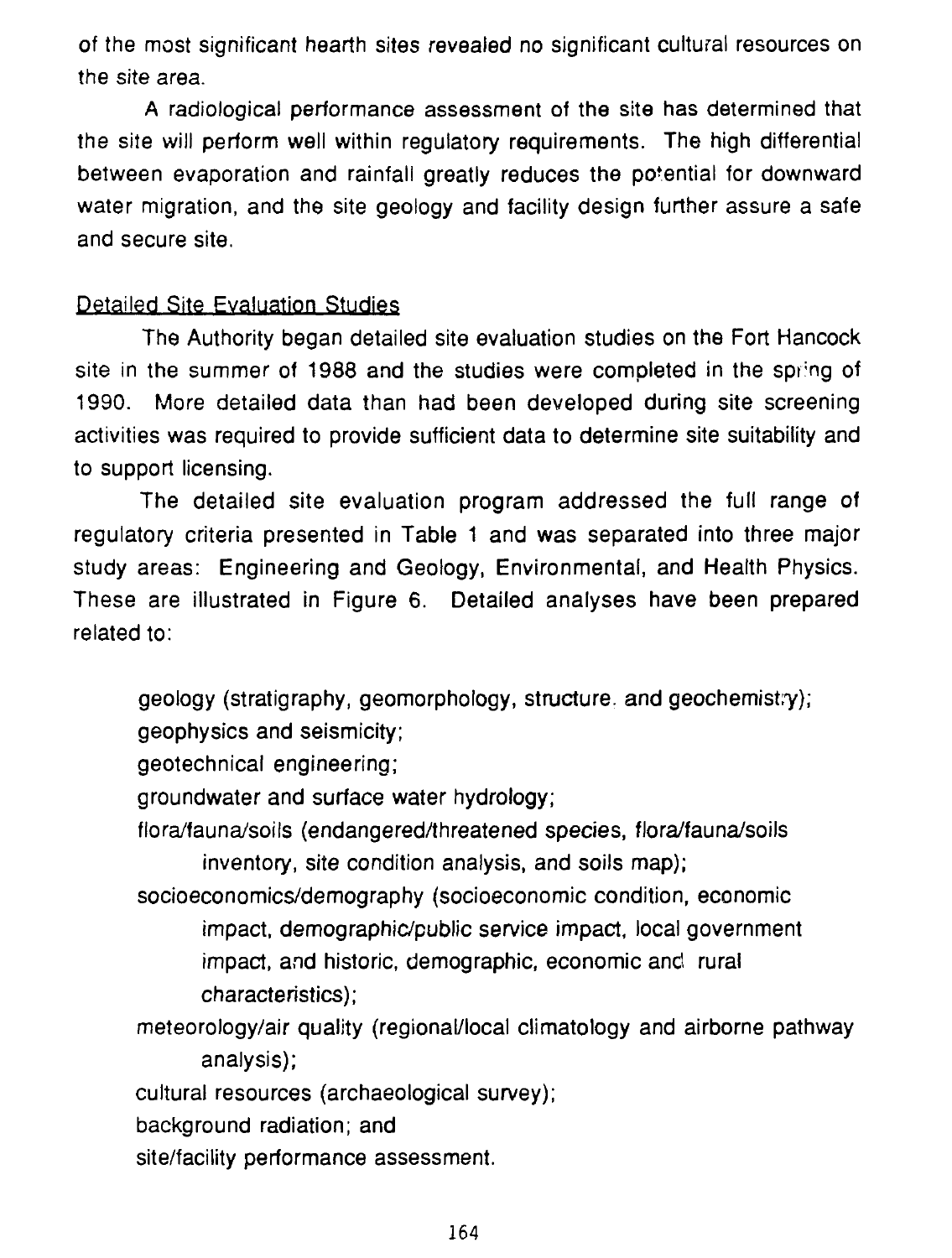### **Site Designation**

Until pending litigation is complete, the Authority's Board of Directors may not be able to proceed with site designation. State law requires that the Authority go through a number of procedural steps prior to designating a site. This includes preparing a summary report on the site selection process, scheduling and holding a public hearing in the county of the candidate site, designating the site through Board action, and issuing a formal Board order designating the site. Designation will trigger the preparation and submittal of a license application to the Texas Department of Health, Bureau of Radiation Control (BRC). BRC is the state regulatory agency responsible for enforcing Nuclear Regulatory Commission regulations.

#### Siting Issues

Since the summer of 1988, El Paso County has hired numerous technical consults and attorneys to scrutinize the Authority's site selection process, the Fort Hancock site, and the facility design. Well over \$2,000,000 has been spent on this effort.

Three lawsuits have been filed by El Paso County attempting to slow or stop the site designation process. The first lawsuit was resolved by a Supreme Court decision in favor of the Authority, the second was dropped, and the third is scheduled for trial in September 1990 in a District Court in El Paso. The Authority anticipates that up to two years could be consumed by this lawsuit and the inevitable appeals.

Site suitability and facility design are the major areas where El Paso County has attacked the site selection process. The Authority contends that El Paso has not considered the importance of performance objectives in proving site suitability as required by the regulations. El Paso County correctly observes that there are limited prescriptive site selection criteria either in BRC or Authority requirements, and they argue that specific prescriptive criteria delineating distances to active faults, maximum areas of upstream drainage, distances to populated areas, depth to groundwater, etc. should have been developed and applied.

The pertinent regulations do not require prescriptive requirements except for modeling/characterization, the 100-year flood plain, water table, and ground water discharge. All other criteria rely on demonstrating that the site can meet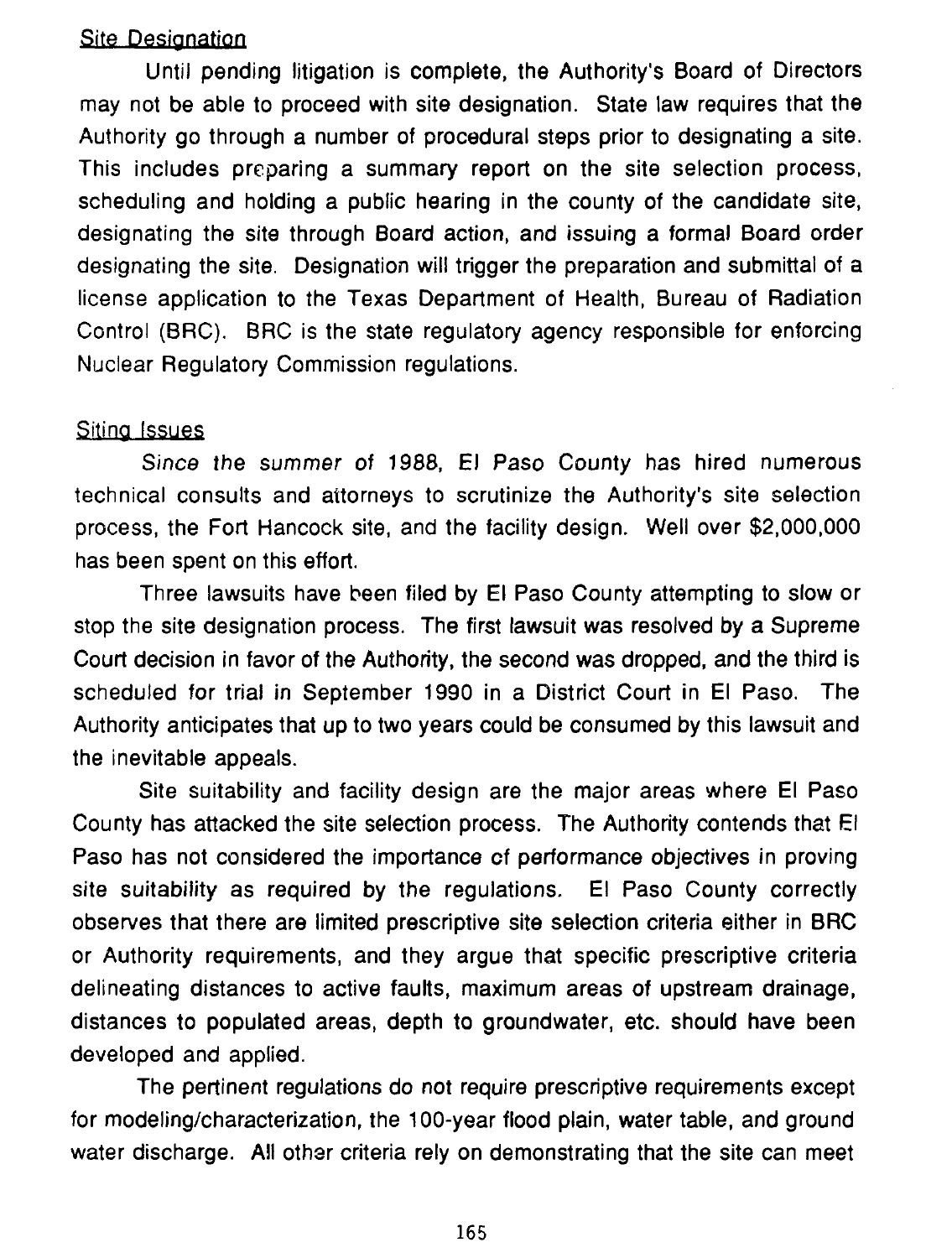performance objectives. If highly prsscriptive rules had been promulgated, many good sites could have been disqualified regardless of how well they might have met performance objectives.

In NUREG 1199, an NRC guidance document, reference is made to 10 CFR 100, which relates to nuclear power plants and to the Standard Review Plan for UMTRCA Title 1 Mill Tailings Remedial Action Plans. El Paso County has attempted to apply this guidance as absolute site selection and design criteria for a low-level radioactive waste disposal facility. Even though a lowlevel radioactive waste disposal facility may have some similarities, to apply the same design standards for a low-level radioactive waste disposal facility and for nuclear power plant or mill tailings facility is totally inappropriate.

Attachment 1 provides a detailed comparison of TRCR Part 45, El Paso's position, and the Authority's position regarding the Fort Hancock site.

### WASTE VOLUME PROJECTIONS

In 1989, the Texas Low-Level Radioactive Waste Disposal Authority surveyed low-level waste generators in Texas and projected an annual waste generation rate of about 52,000 cubic feet per year. Table 2 shows the waste volume projections from this survey.

On a regional basis, the generation of low-level waste in Texas can be estimated as follows:

| <b>Nuclear Power Industry</b> |     | <b>Non-Utility Generators</b> |       |
|-------------------------------|-----|-------------------------------|-------|
| Glen Rose                     | 31% | Houston - Galveston           | 16%   |
| Bay City                      | 31% | Dallas - Ft. Worth            | 11%   |
|                               |     | Austin - San Antonio          | 5%    |
|                               |     | <b>Balance</b>                | $6\%$ |

Low-level radioactive waste is divided into classes based on the amount of radioactivity and the radiotoxicity of ths nuclides present in the waste. Class A is the least hazardous waste. Class B and C wastes are more hazardous and must meet special stability requirements before they can be disposed of at a low-level waste disposal facility. !n Texas, the low-level waste generated is projected to be: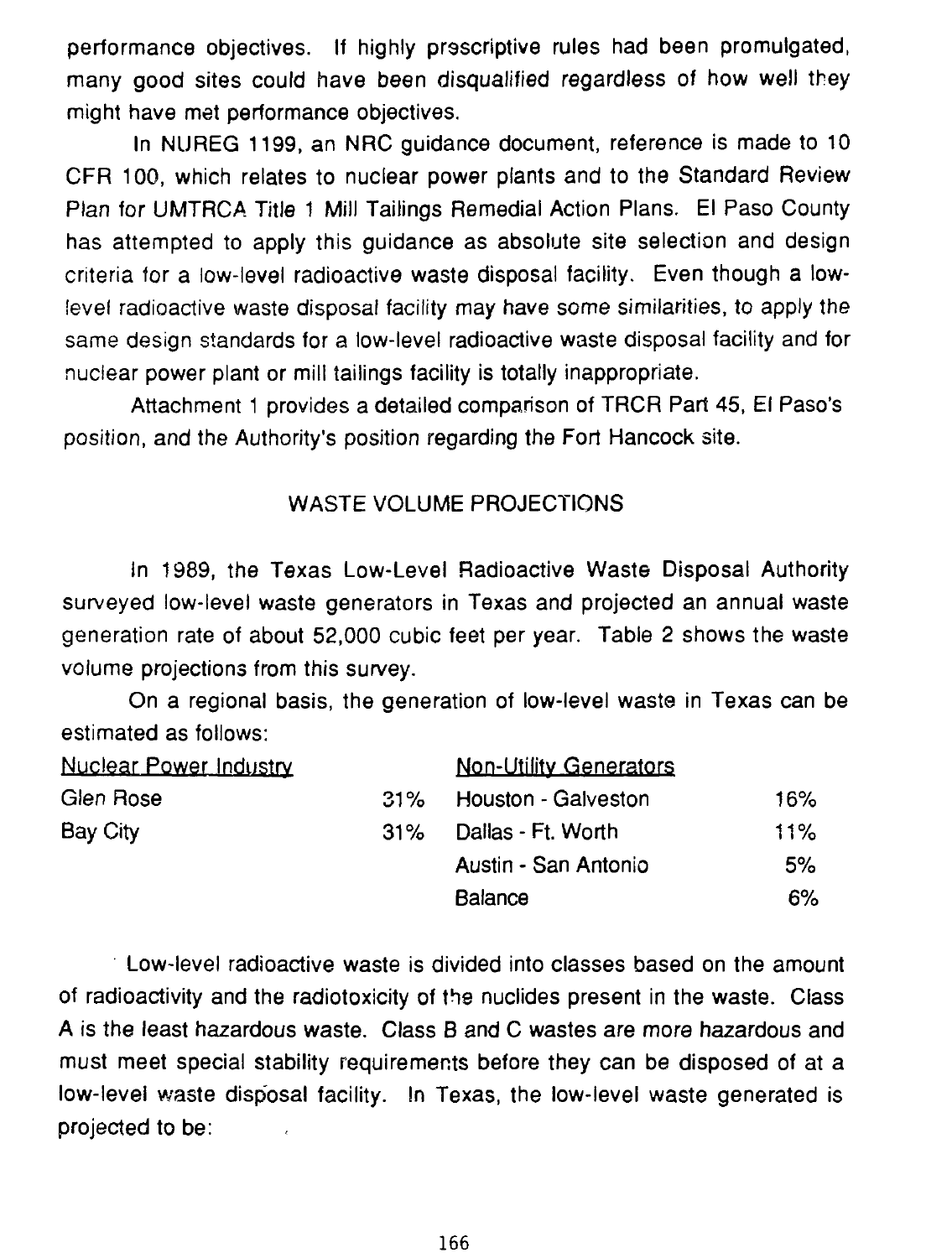| Class A | 94% |
|---------|-----|
| Class B | 4%  |
| Class C | 2%  |

### FACILITY DESIGN

The facility will be located on about 3,000 acres of the 65,000 acre state tract. Disposal will take place on 100-200 acres, and the remainder of the area will be used tor drainage, roads, support facilities, and buffer areas.

State law requires that all waste be placed in steel reinforced concrete containers. Steel reinforced concrete canisters will be at least sixteen feet below ground level. They will be spaced about eighteen inches apart and backfilled with granular material to facilitate monitoring and cushioning against seismic movement. Waste will be disposed of by class depending on whether it is Class A, B/C, or mixed waste. Figure 7 shows a typical cross section of a disposal unit. Table 3 defines the waste acceptance criteria of the Authority, and Table 4 lists the facility structures and improvements.

#### LICENSE APPLICATION

Texas is an Agreement State. Under this program, the NRC has delegated its regulatory authority to Texas. The BRC will license the Authority's facility applying TRCR Part 45 which is based in part on 10 CFR 61. The license application format adopted by the Authority follows the structure of TRCR Part 45 and contains six sections. Table 5 shows the format of the license application.

# COST AND SCHEDULE

The total cost of construction and equipment is estimated to be about \$27 million. The life cycle cost over a thirty year period is projected at about \$233 million. Table 6 shows the life cycle costs of the Authority.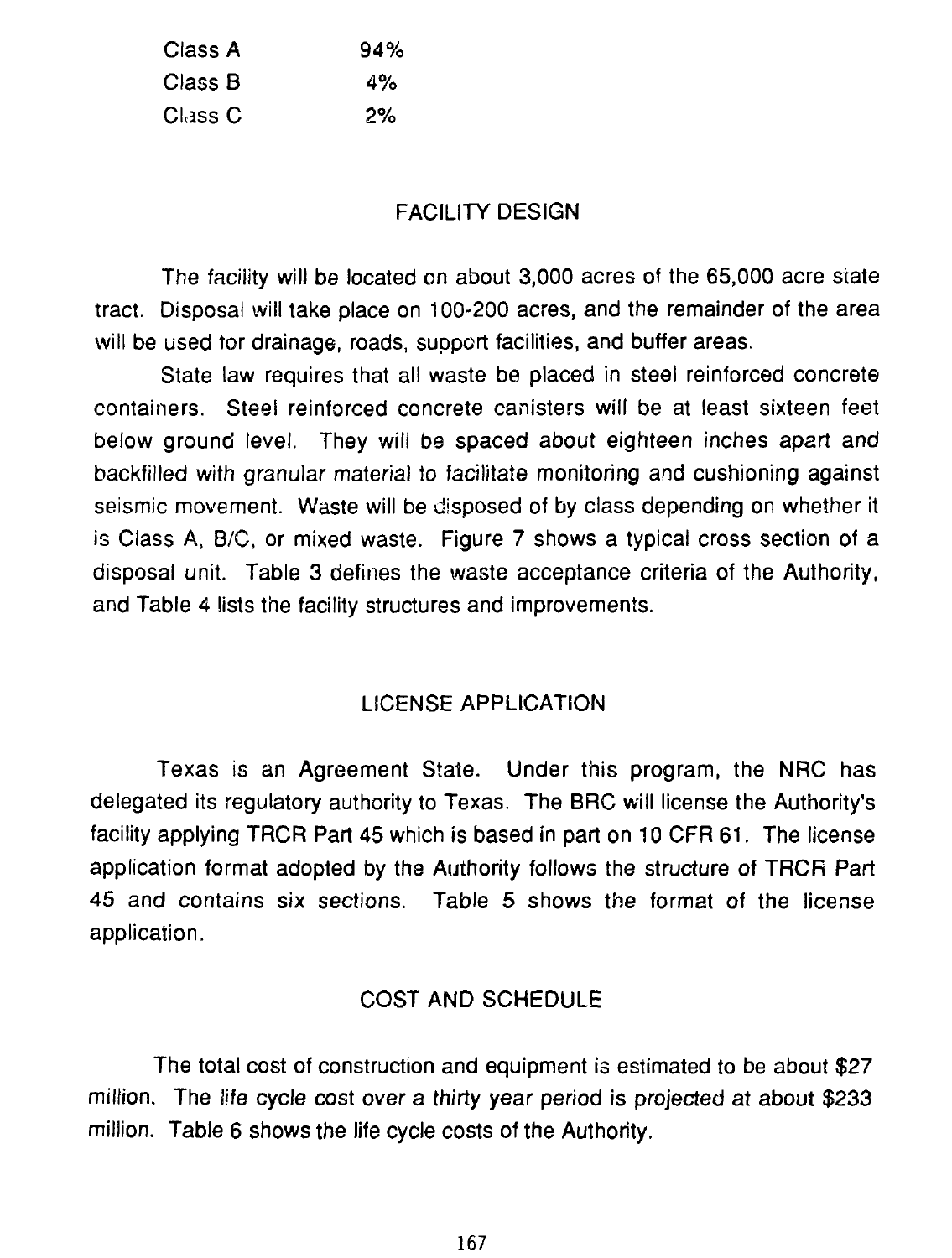The outcome of the pending lawsuit and the appeals process will have a major impact on the Authority's schedule. Unless there is relief from extended litigation, Table 7 shows the anticipated development schedule for the Authority.

# **CONCLUSION**

In spite of political and legal impediments, the Authority has been able to identify and characterize a suitable site for Texas low-level radioactive waste. The Authority expects to prevail in the litigation at the appellate stage, but up to two years could be required to do so.

When the Authority is allowed to proceed, licensing could begin in 1993 and will take about two years. A license could be issued in 1995. Construction will take about one year and the facility could be operational in 1996.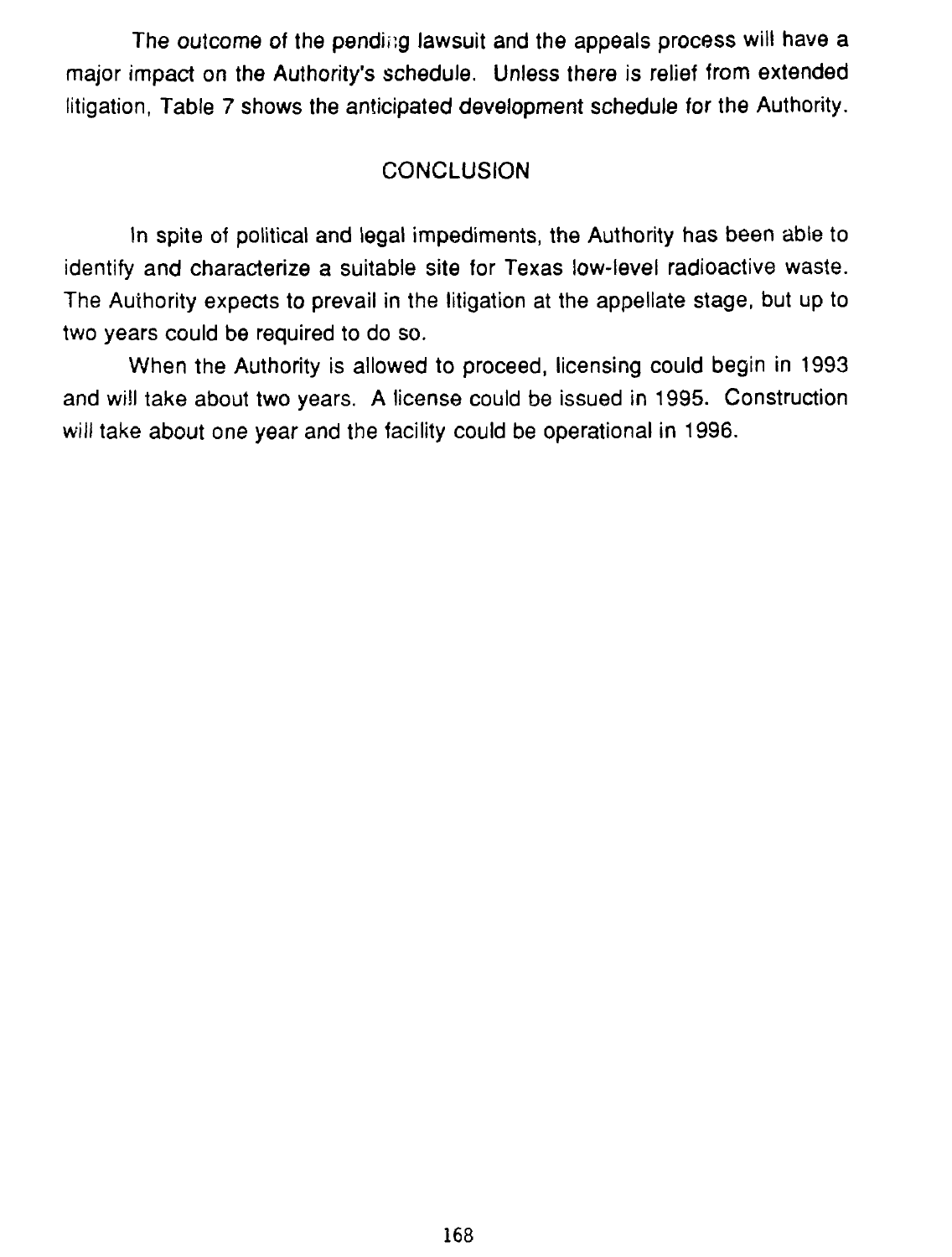# **Table 1 Texas Low-Level Radioactive Waste Disposal Authority Comparison of Selected Regulations and Requirements**

|     |                                                | General | 10 CFR 61<br>Prescriptive | General | <b>TRCR Part 45.50</b><br>Prescriptive | General | <b>Authority</b><br>Prescriptive |
|-----|------------------------------------------------|---------|---------------------------|---------|----------------------------------------|---------|----------------------------------|
| 1.  | <b>Ensure Performance Objectives</b>           | X(PB)   |                           |         |                                        | $-(1)$  |                                  |
| 2.  | Characterized, Modeled, Analyzed,<br>Monitored | X(AE)   |                           | X(AE)   |                                        | X(AE)   |                                  |
| 3.  | Low Population Growth                          | X(PB)   |                           | X(PB)   |                                        | X(PB)   |                                  |
| 4.  | Natural Resources                              | X(PB)   |                           | X(PB)   |                                        | X(PB)   | X                                |
| 5.  | 100 Yr Flood Plain                             | X(AE)   |                           | X(AE)   |                                        | X(AE)   |                                  |
| 6.  | <b>Upstream Drainage</b>                       | X(P)    |                           | X(P)    |                                        | X(P)    | X.                               |
| 7.  | Water Table                                    | X(AE)   |                           | X(AE)   |                                        | X(AE)   | X                                |
| 8.  | Ground Water Discharge                         | X(AE)   |                           | X(AE)   |                                        | X(AE)   |                                  |
| β.  | <b>Tectonics</b>                               | X(PB)   |                           | X(PB)   |                                        | X(PB)   |                                  |
| 10. | <b>Surface Geology</b>                         | X(PB)   |                           | X(PB)   |                                        | X(PB)   |                                  |
| 11. | <b>Nearby Facilities</b>                       | X(PB)   |                           | X(PB)   |                                        | X(PB)   |                                  |
| 12. | Aquifer Recharge Zone                          |         |                           | X(PB)   |                                        | X(AE)   |                                  |
| 13. | Soil Conditions                                |         |                           | X(AE)   |                                        | $-(1)$  |                                  |
| 14. | Meteorological Conditions                      |         |                           |         |                                        | X(P)    |                                  |
| 15. | Parks, Monuments, Wildlife Areas               |         |                           |         |                                        | X(P)    |                                  |
| 16. | Archaeology                                    |         |                           |         |                                        | X(P)    |                                  |
| 17. | <b>Endangered Species</b>                      |         |                           |         |                                        | X(P)    |                                  |
| 18. | <b>Conflicting Easements</b>                   |         |                           |         |                                        | X(P)    |                                  |
| 19. | <b>Access</b>                                  |         |                           |         |                                        | X(P)    |                                  |
| 20. | State Land                                     |         |                           |         |                                        | X(P)    |                                  |
| 21. | Transportation                                 |         |                           |         |                                        | X(P)    |                                  |
|     |                                                |         |                           |         |                                        |         |                                  |

#### PB - Performance Based AE - Absolute Exclusion 1 - This requirement is addressed in other Authority criteria P - Preferred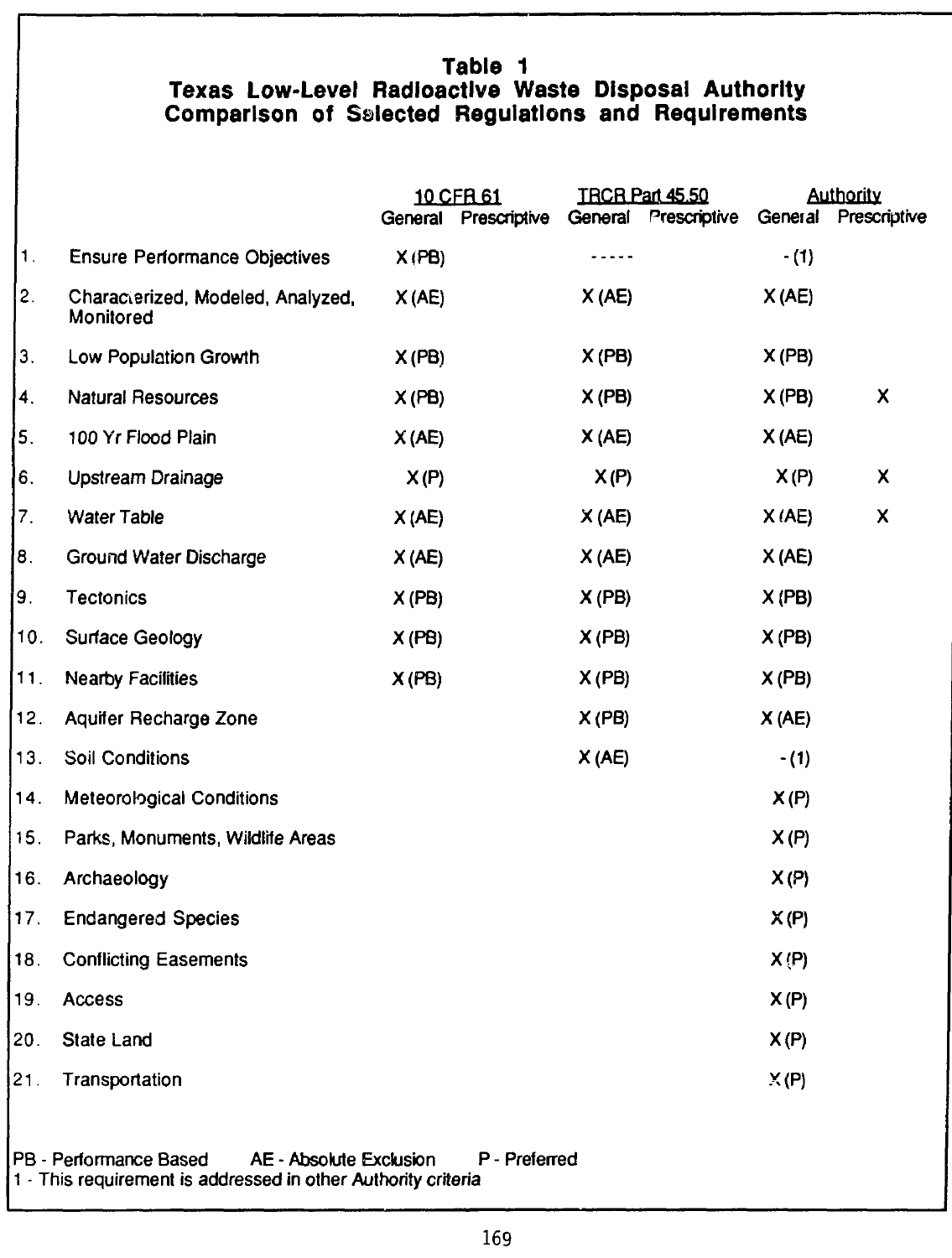| Table 2<br>Texas Low-Level Radioactive Waste Disposal Authority<br><b>Waste Volume Projections</b>                                                       |                                                                                             |  |
|----------------------------------------------------------------------------------------------------------------------------------------------------------|---------------------------------------------------------------------------------------------|--|
| UTILITY WASTE STREAMS<br>(2 NUCLEAR POWER PLANTS - 4 UNITS)                                                                                              |                                                                                             |  |
| <b>COMPACTIBLE TRASH</b><br><b>NON-COMPACTIBLE TRASH</b><br><b>ION-EXCHANGE RESINS</b><br><b>FILTER CARTRIDGES ETC.</b><br><b>OTHER</b>                  | 16,000 CU. FT.<br>13,000 CU. FT.<br>4,600 CU. FT.<br>3,100 CU. FT.<br>200 CU. FT.           |  |
| <b>TOTAL PER YEAR</b>                                                                                                                                    | 36,900 CU. FT.                                                                              |  |
| NON-UTILITY WASTE STREAMS<br>(UNIVERSITIES, HOSPITALS,<br><b>RESEARCH</b><br><b>FACILITIES &amp; INDUSTRIES)</b>                                         |                                                                                             |  |
| <b>COMPACTIBLE TRASH</b><br><b>NON-COMPACTIBLE TRASH</b><br><b>BIOLOGICAL WASTES</b><br><b>ABSORBED LIQUIDS</b><br><b>SEALED SOURCES</b><br><b>OTHER</b> | 12,000 CU. FT.<br>1,800 CU. FT.<br>750 CU. FT.<br>220 CU, FT.<br>220 CU, FT.<br>100 CU. FT. |  |
| <b>TOTAL PER YEAR</b>                                                                                                                                    | 15,090 CU. FT.                                                                              |  |
| MIXED WASTE (HAZARDOUS / RADIOACTIVE)                                                                                                                    |                                                                                             |  |
| <b>TOTAL PER YEAR</b>                                                                                                                                    | 100 CU, FT.                                                                                 |  |
| PROJECTED TEXAS WASTE STREAM                                                                                                                             |                                                                                             |  |
| <b>TOTAL PER YEAR</b>                                                                                                                                    | 52,090 CU. FT.                                                                              |  |

 $\cdot$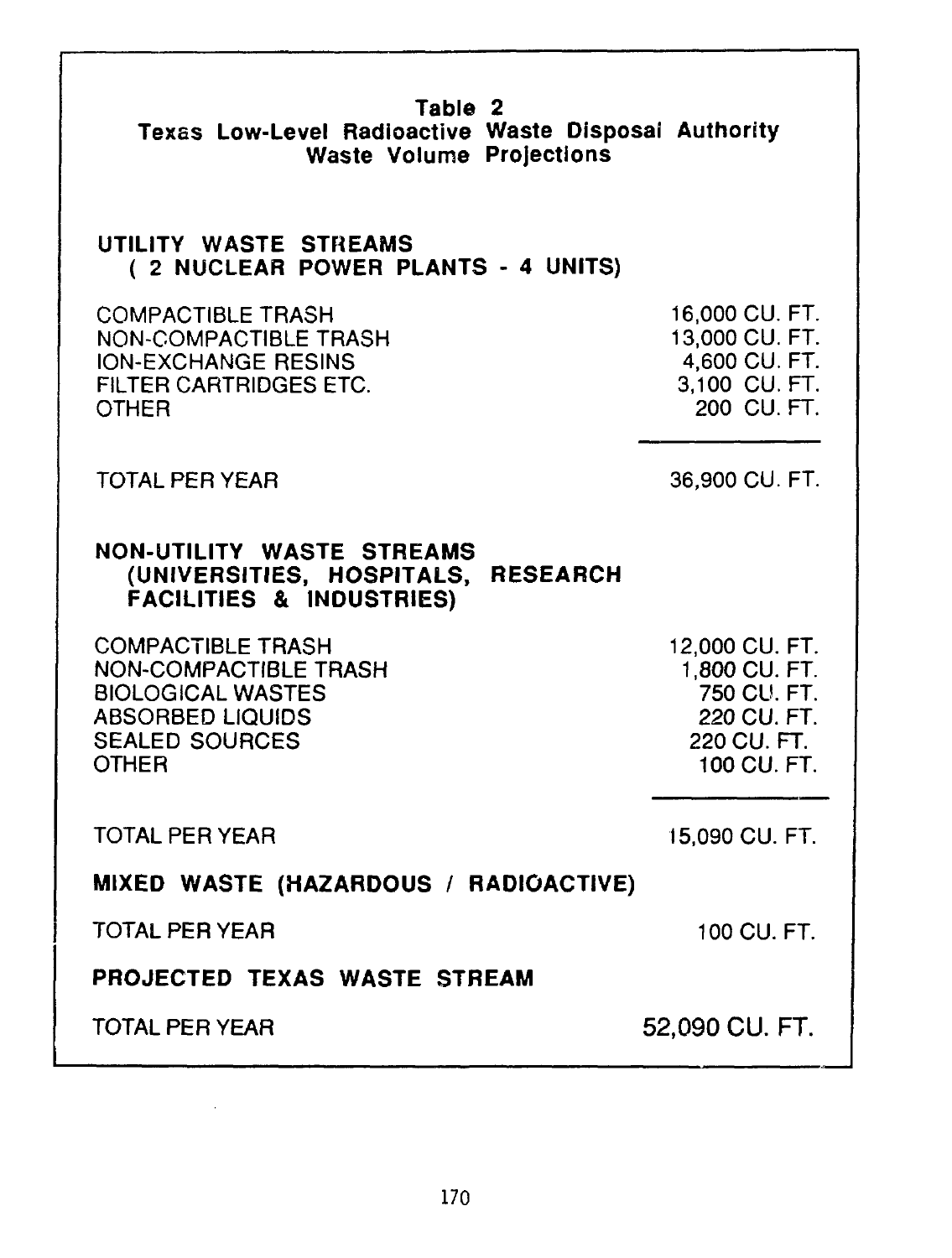# **Table 3**

# **Texas Low-Level Radioactive Waste Disposal Authority Waste Acceptance Criteria**

55-gal. Drums / 85-gal. Overpacks

B-25 Boxes or Equivalent

195/215 Liners

High Integrity Containers

Maximum Single Container Height - 79 in.

Maximum Container Diameter - 76 in.

Odd-shapes Items Accepted on Case-By-Case Basis

Dewatered Resins Cannot Contain More Than 0.5% Freestanding Liquids

No Pyrophoric, Flammable, or Explosive Materials

Compactible Waste Must be Compacted at Least by a Ratio of 3:1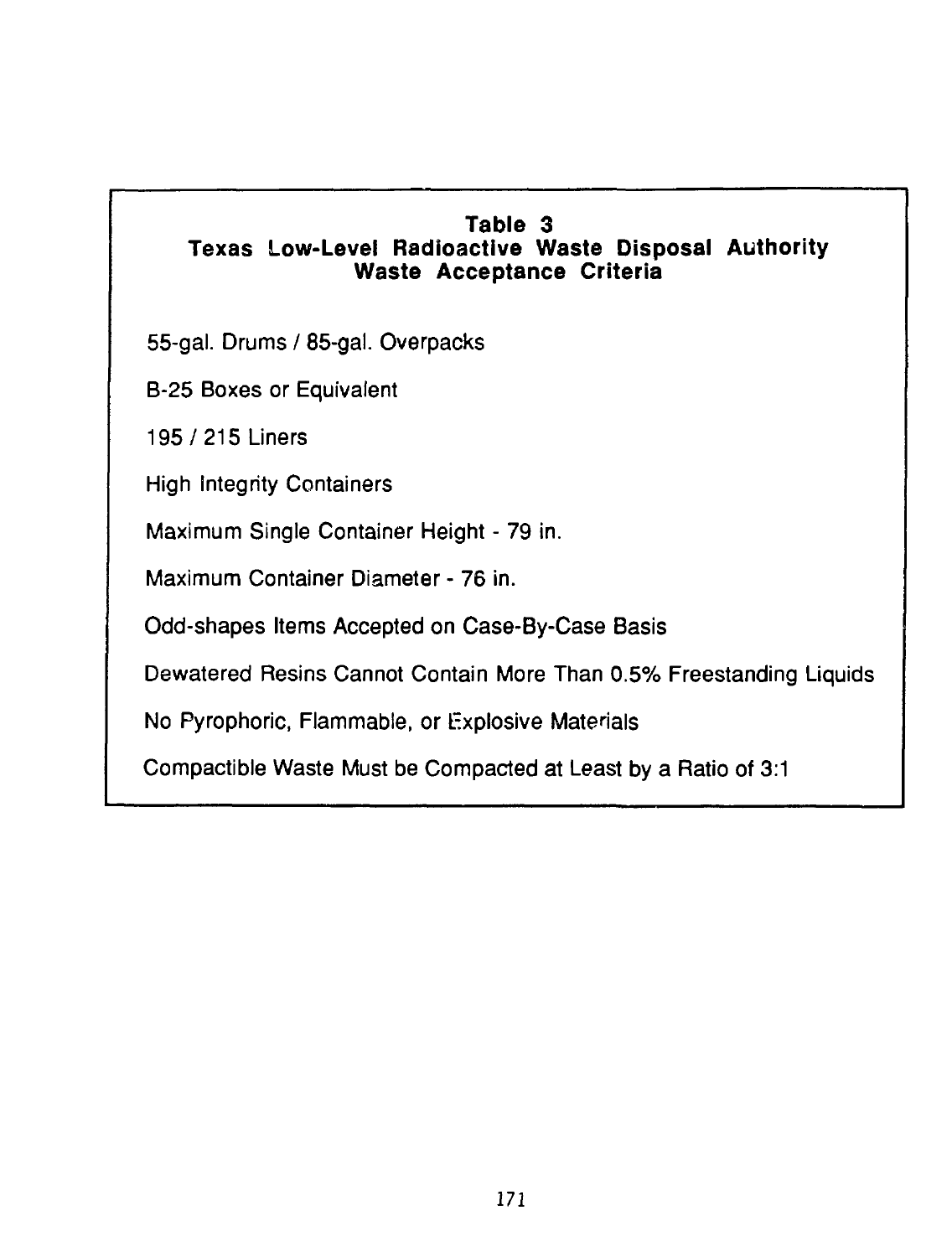# **Table 4**

# **Texas Low-Level Radioactive Waste Disposal Authority Facility Structures and Improvements**

Disposal Units

Class A Class B/C Mixed Waste

**Buildings** 

**Administration** Health Physics **Maintenance** Waste Storage and Processing **Warehouse** Pump House Security Station

Drainage System

Retention/Detention Pond

Roads

Perimeter and Internal Fencing

Utilities

Equipment

**Furnishings**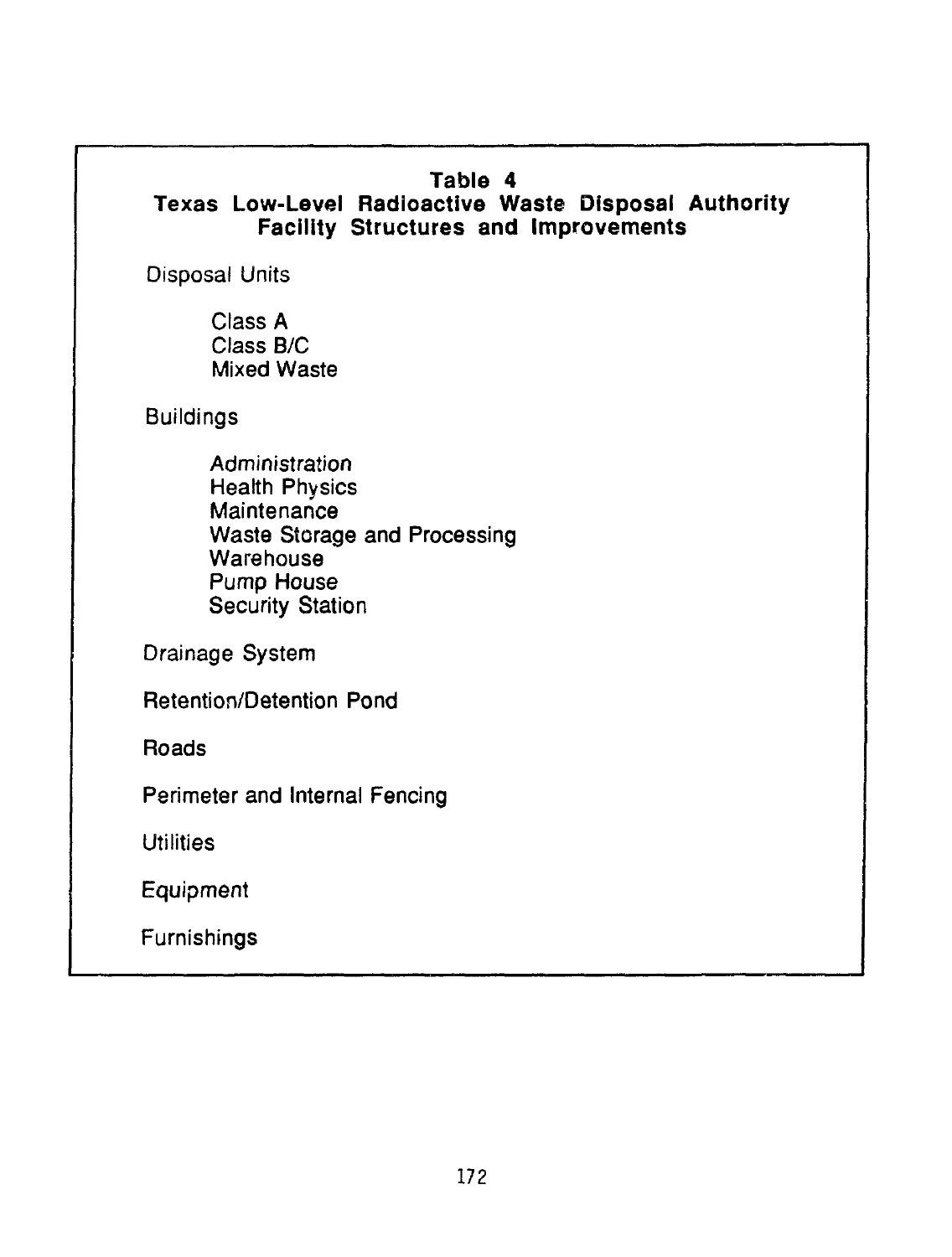# **Table 5**

# **Texas Low-Level Radioactive Waste Disposal Authority License Application Format**

General Information General descriptions of applicant, personnel, facility, waste stream, and schedule Specific Technical Information Design Criteria Natural Events and Phenomenon Codes and Standards Design Features Construction and Operation Source Term Quality Control Radiation Safety Program Operation and Procedures Manual Administrative Procedures Environmental Information Statement of Need Schedule Area and Site Characteristics Natural Resources Flow Diagram Site Selection Project Alternatives Radiological and Non-radiological Impacts Environmental Effects Environmental Monitoring Programs Decommissioning and Site Closure List of Permits Technical and Environmental Pathways Migratory Pathways Inadvertent Intruder Worker Protection Site Stability Nonradiological Impact Institutional Information Certification of Post Closure Acceptance Ownership of Site Site Legal Description Management Plan Financial Information Financial Stability Funding of Closure, Stabilization, and Institutional Controls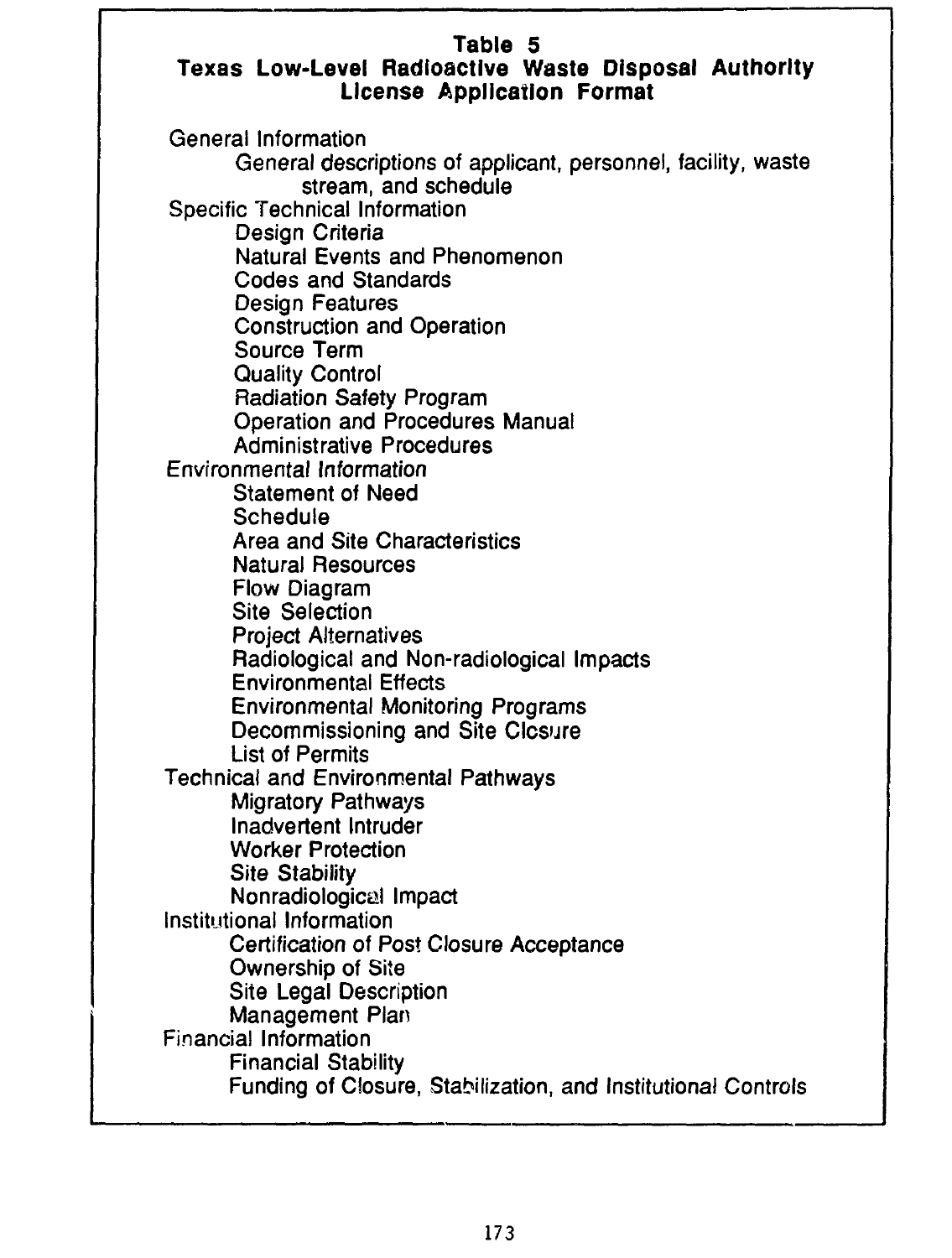# **Table 6 Texas Low-Level Radioactive Waste Disposal Authority t Projected Life Cycle Costs**

PRE-OPERATION

POST CLOSURE

**OPERATION** 

**CLOSURE** 

TOTAL

\$ 39 ,813 000

163 787 000

8 456 000

21 363 000

\$233 ,424 000

# PROJECTED AVERAGE FEE \$100-\$200 PER CU. FT.

| Table 7<br>Texas Low-Level Radioactive Waste Disposal Authority<br><b>Schedule</b> |                                   |  |  |  |
|------------------------------------------------------------------------------------|-----------------------------------|--|--|--|
| SPRING 1992                                                                        | <b>LITIGATION COMPLETE</b>        |  |  |  |
| SUMMER 1992                                                                        | <b>DESIGNATE SITE</b>             |  |  |  |
| <b>FALL 1992</b>                                                                   | <b>SUBMIT LICENSE APPLICATION</b> |  |  |  |
| <b>WINTER 1994</b>                                                                 | <b>LICENSE HEARING COMPLETE</b>   |  |  |  |
| SPRING 1995                                                                        | <b>LICENSE ISSUED</b>             |  |  |  |
| SPRING 1996                                                                        | <b>CONSTRUCTION COMPLETE</b>      |  |  |  |
| SUMMER 1996                                                                        | <b>OPE RATION</b>                 |  |  |  |

Note: Litigation comprises about two years of this schedule. Any reduction in the time of litigation would proportionately shorten the development schedule.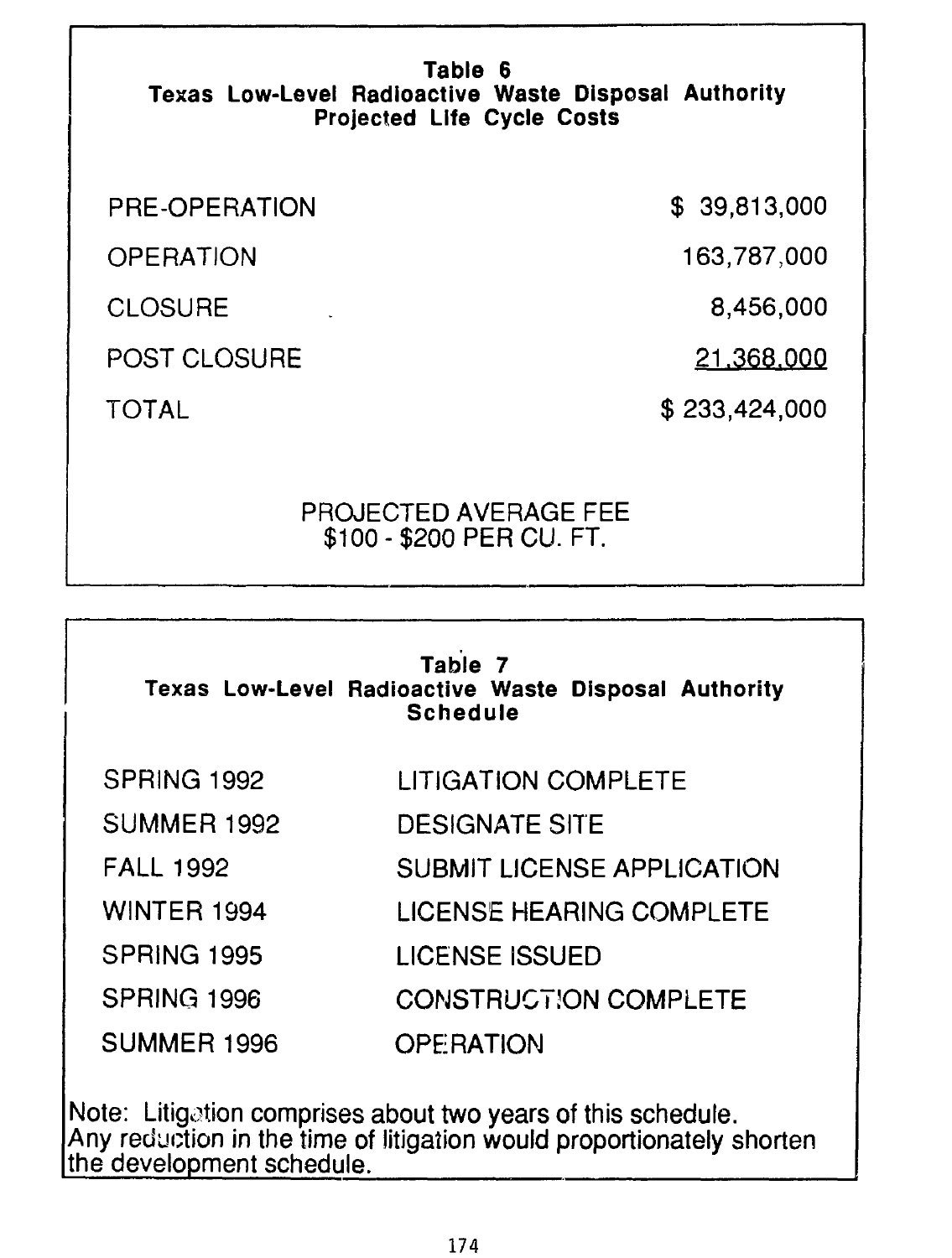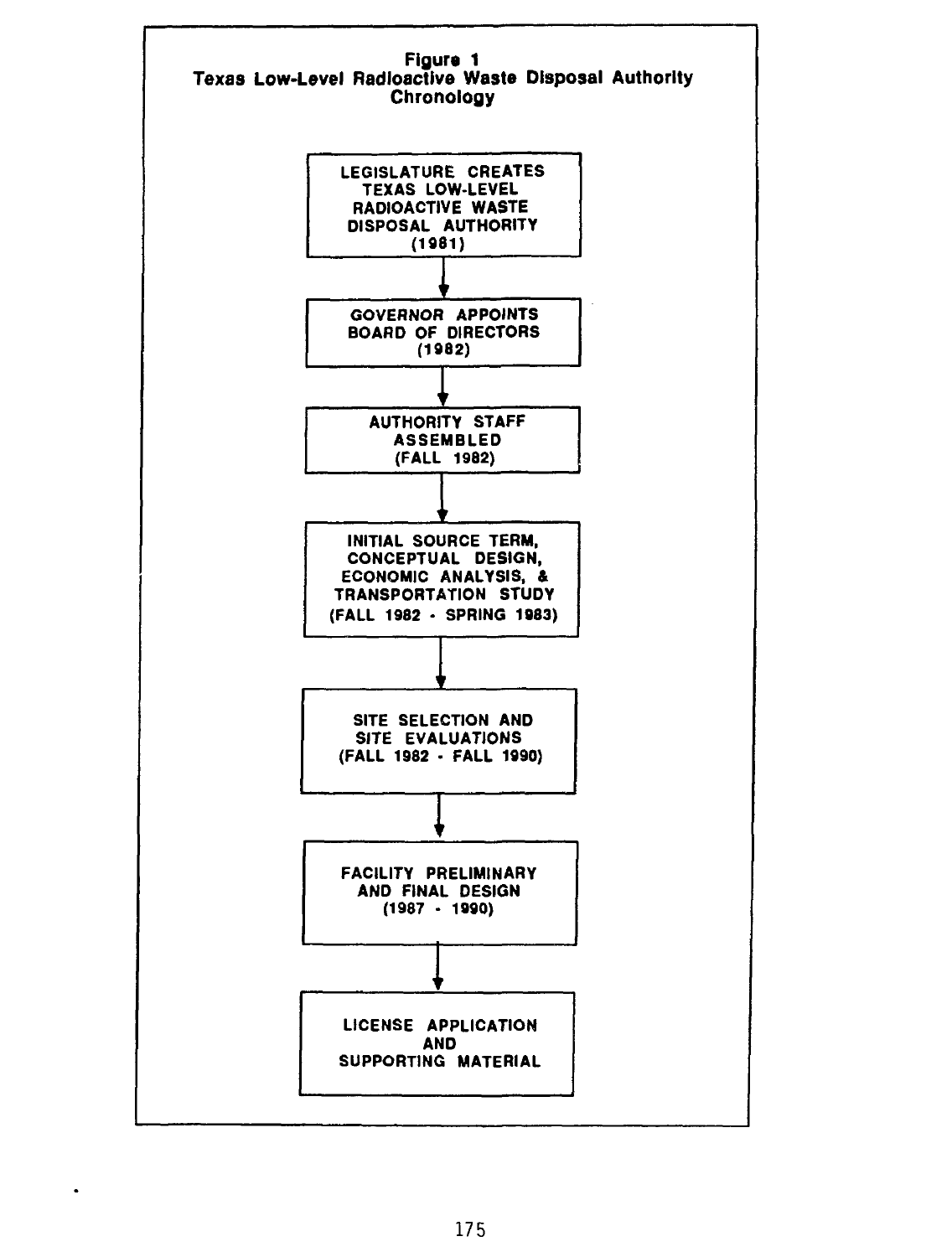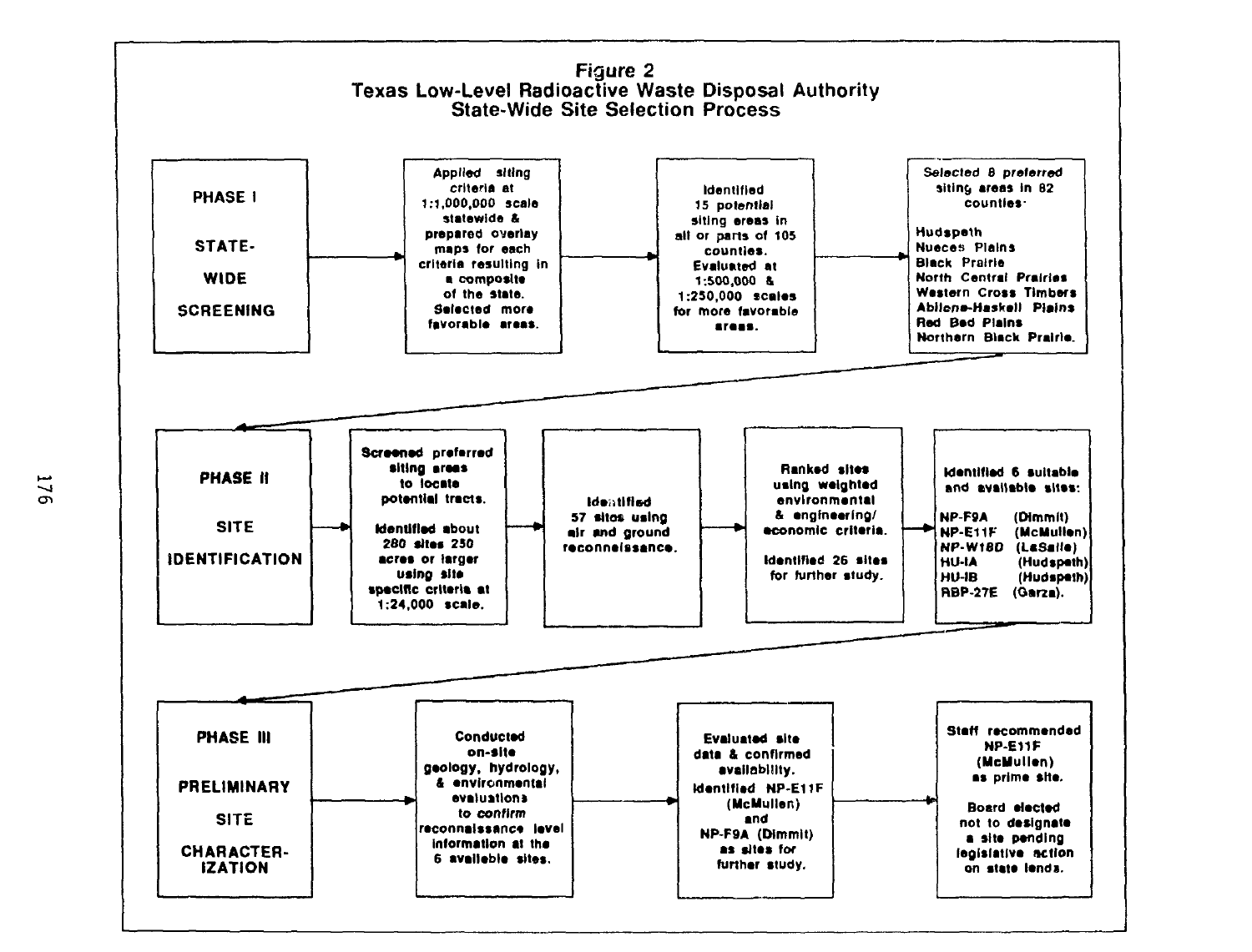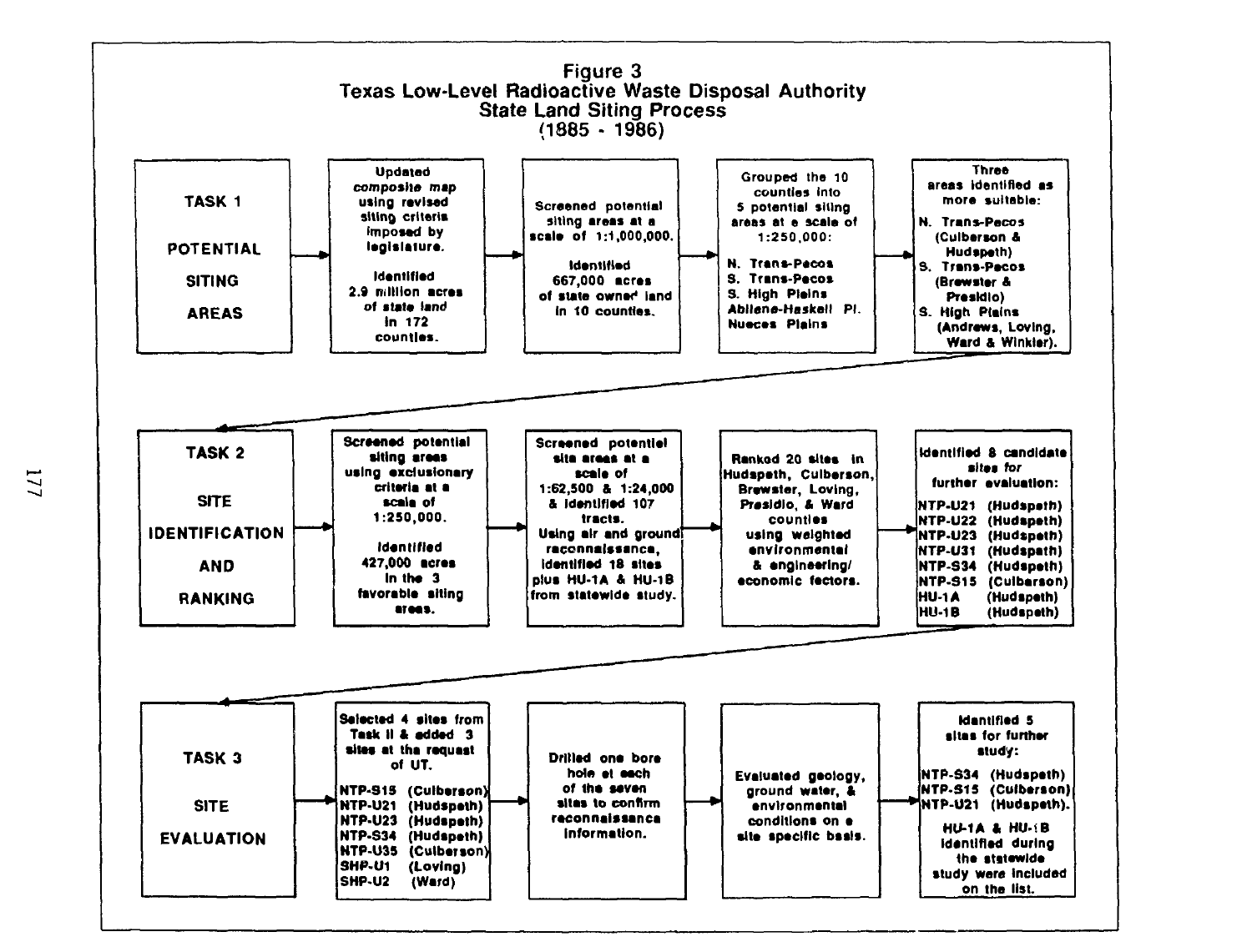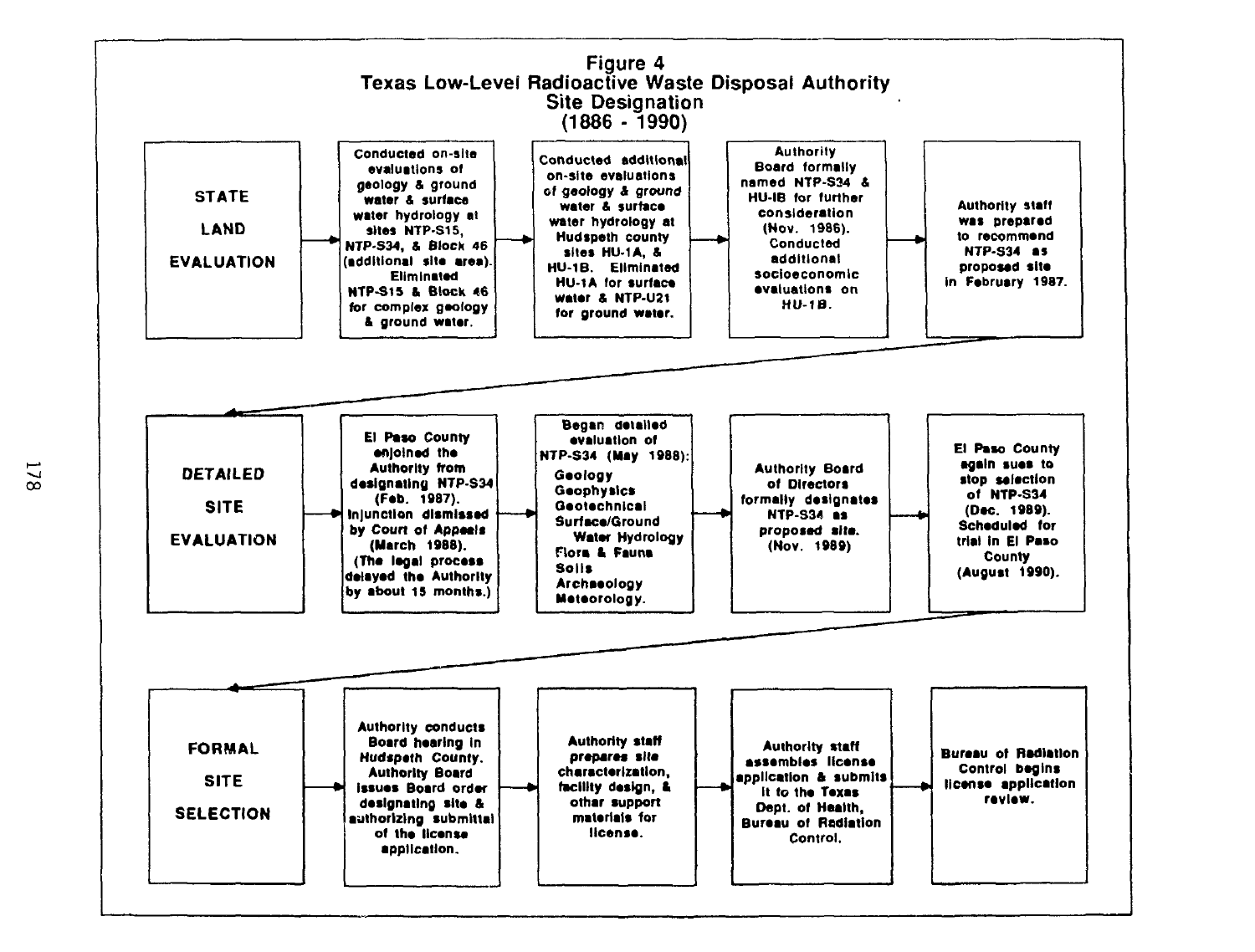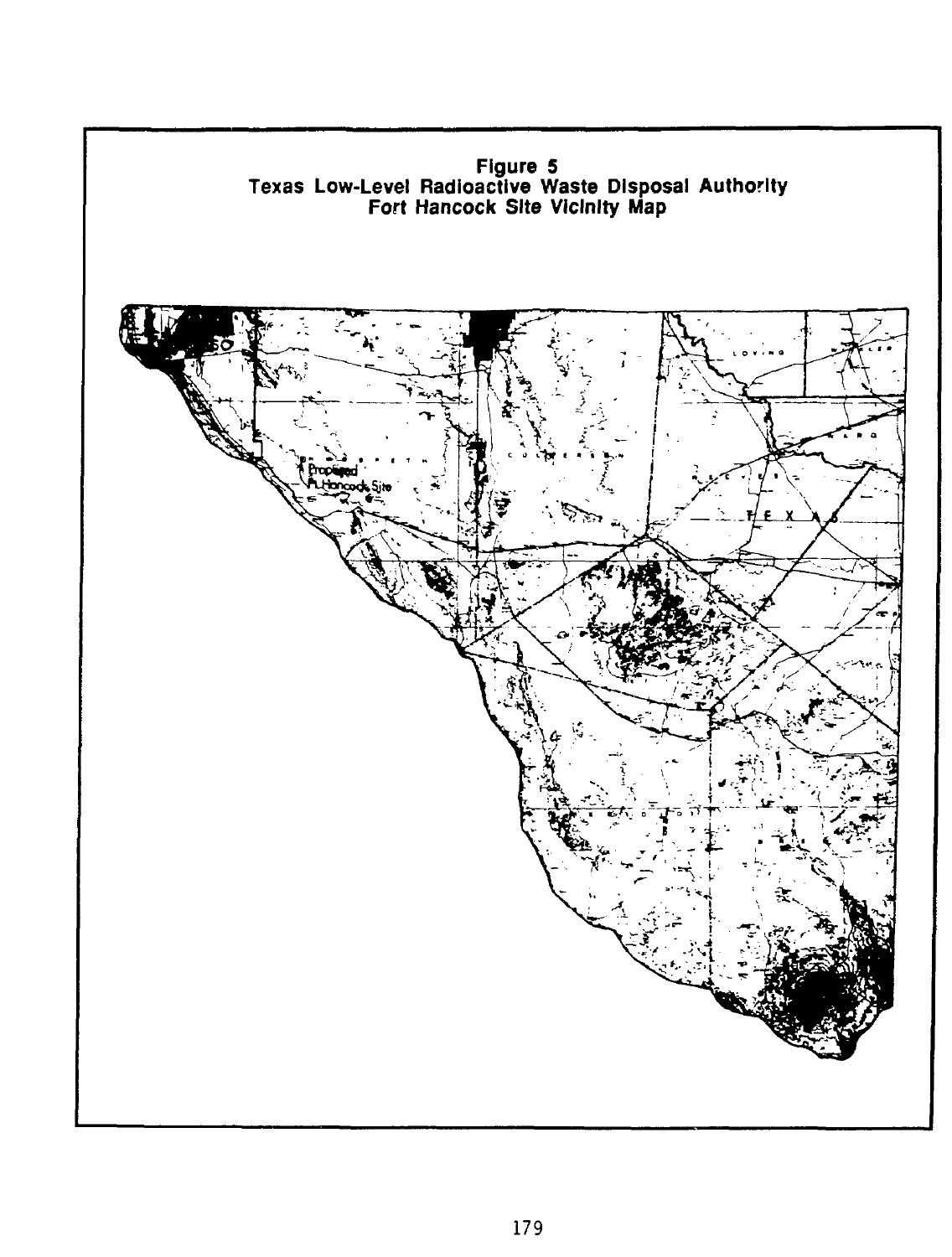